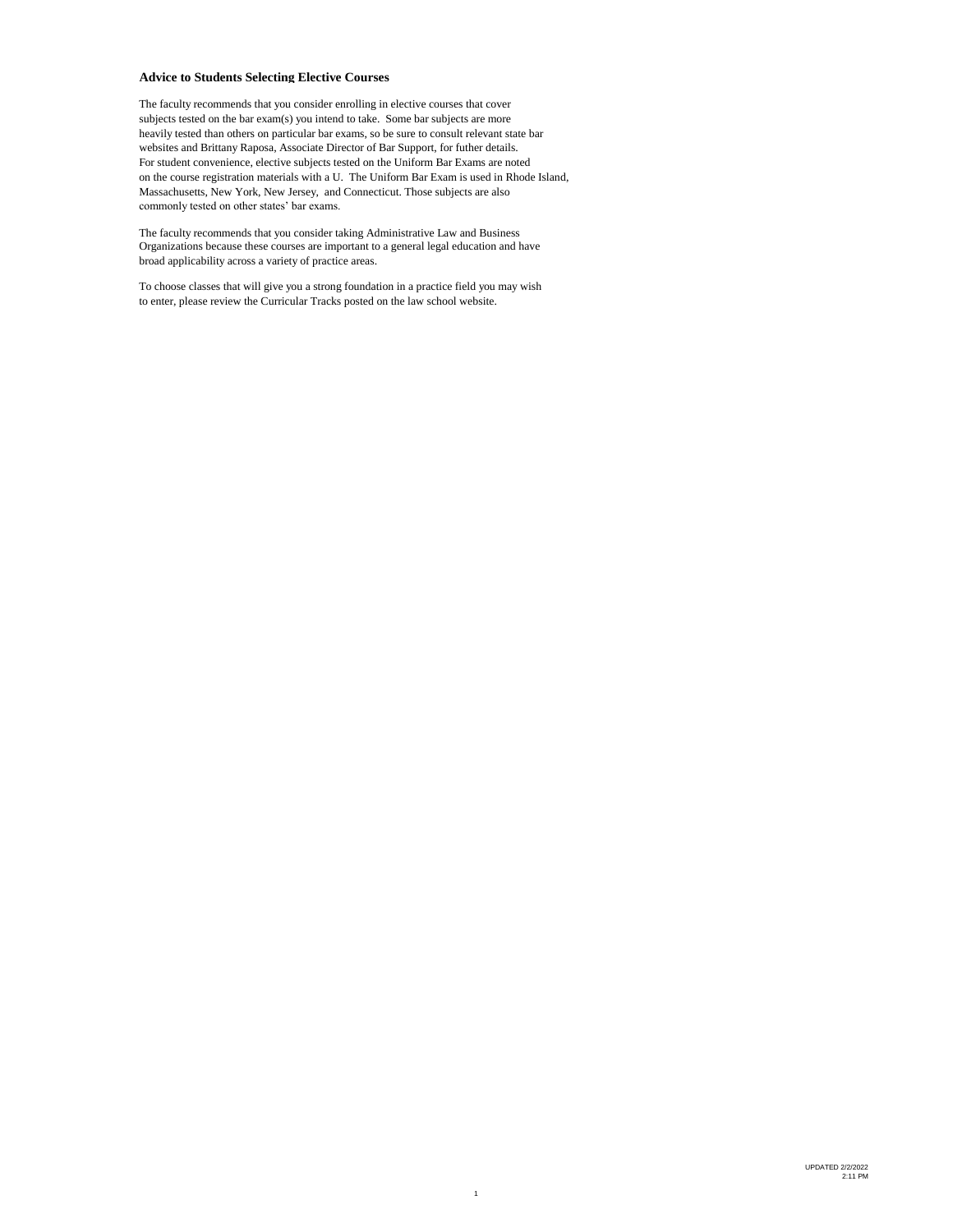### **First Year Required Courses Spring 2022**

| <b>Course Section</b>   | <b>Course Title</b>                                                                                                        | Reg#           | Sec.                    | <u>Cr.</u>     | <b>Instructor</b> | <b>Days</b>                                   | <b>Times</b>                              | Room              |
|-------------------------|----------------------------------------------------------------------------------------------------------------------------|----------------|-------------------------|----------------|-------------------|-----------------------------------------------|-------------------------------------------|-------------------|
| LAW.601.A<br>LAW.601.AA | Civil Procedure II<br>Civil Procedure II                                                                                   | 75113<br>75997 | A1/A2<br>A3/A4          | 3<br>3         | Kuckes<br>Kuckes  | TTh<br>TTh                                    | 1:30-2:45<br>3:30-4:45                    | Online<br>Online  |
| LAW.601.B<br>LAW.601.BB | Civil Procedure II<br>Civil Procedure II                                                                                   | 75114<br>75998 | B1/B2<br>B3/B4/B5       | 3<br>3         | Murphy<br>Murphy  | MW<br>TTh                                     | 8:45-10:00<br>2:30-3:45                   | Online<br>Online  |
| LAW.601.C               | Civil Procedure II                                                                                                         | 75116          | $\mathbf C$             | 3              | Teitz             | MW                                            | $2:00-3:15$                               | 286               |
| LAW.605.A               | Contracts II                                                                                                               | 75117          | A                       | 3              | Heyman            | TTh                                           | 10:30-11:45                               | 262               |
| LAW.605.B               | Contracts II                                                                                                               | 75118          | $\, {\bf B}$            | 3              | Chung             | TTh                                           | 12:00-1:15                                | 262               |
| LAW.605.C               | Contracts II                                                                                                               | 75119          | ${\bf C}$               | 3              | Monestier         | MW                                            | 3:30-4:45                                 | 286               |
| LAW.622.A               | Property<br>This course will be delivered in a format involving 2 online class sessions per week plus recorded lectures    | 75115          | A1, A2, C               | 5              | Tu                | TTh                                           | 3:30-5:00                                 | Online/262        |
| LAW.622.B               | Property<br>This course will be delivered in a format involving 2 in-person class sessions per week plus recorded lectures | 75120          | A3, A4, B               | 5              | Gutoff            | MW                                            | $2:00-3:30$                               | 262               |
| LAW.617.A               | Torts II                                                                                                                   | 75121          | A                       | 2              | <b>Bogus</b>      | М                                             | 10:40-12:20                               | 285               |
| LAW.617.B               | Torts II                                                                                                                   | 75122          | B                       | $\overline{c}$ | Yelnosky          | MW                                            | 11:10-12:00                               | 286               |
| LAW.617.C               | Torts II                                                                                                                   | 75123          | $\mathbf C$             | $\overline{c}$ | <b>Bogus</b>      | T                                             | 10:30-12:10                               | 285               |
| LAW.611.A1              | Legal Practice II                                                                                                          | 75125          | A1                      | 2.5            | Brown             | М                                             | $3:45-5:00$                               | 262               |
| LAW.611.A2              | Legal Practice II                                                                                                          | 75127          | A2                      | 2.5            | Colt              | М                                             | $3:30-4:45$                               | 33                |
| LAW.611.A3              | Legal Practice II                                                                                                          | 75129          | A3                      | 2.5            | Brown             | W                                             | 10:45-12:00                               | 285               |
| LAW.611.A4              | Legal Practice II                                                                                                          | 75130          | A4                      | 2.5            | Colt              | W                                             | 10:45-12:00                               | 279               |
| LAW.611.B1              | Legal Practice II                                                                                                          | 75131          | B1                      | 2.5            | Gott              | T                                             | 10:00-11:15                               | Bayview           |
| LAW.611.B2              | Legal Practice II                                                                                                          | 75132          | B2                      | 2.5            | Hashway           | T                                             | 9:00-10:15                                | 285               |
| LAW.611.B3              | Legal Practice II                                                                                                          | 75133          | B <sub>3</sub>          | 2.5            | Hashway           | Th                                            | 10:30-11:45                               | 285               |
| LAW.611.B4              | Legal Practice II                                                                                                          | 75134          | <b>B4</b>               | 2.5            | Gott              | Th                                            | 10:30-11:45                               | Bayview           |
|                         | LAW.611.B5/C5 Legal Practice II                                                                                            | 75135          | <b>B5/C5</b>            | 2.5            | Milonas           | М                                             | 12:30-1:45                                | 285               |
| LAW.611.C1              | Legal Practice II                                                                                                          | 75136          | C1                      | 2.5            | Milonas           | М                                             | 9:30-10:45                                | 286               |
| LAW.611.C2              | Legal Practice II                                                                                                          | 75137          | C <sub>2</sub>          | 2.5            | Brown             | М                                             | 11:15-12:30                               | 256               |
| LAW.611.C3              | Legal Practice II                                                                                                          | 75138          | C <sub>3</sub>          | 2.5            | Milonas           | W                                             | 10:30-11:45                               | 276               |
| LAW.611.C4              | Legal Practice II                                                                                                          | 75141          | C <sub>4</sub>          | 2.5            | McConnell         | W                                             | 10:45-12:00                               | 256               |
| LAW.100.A               | 1L Enrichment                                                                                                              | 75143          | A                       |                |                   | $\mathbf F$                                   | 12:30-1:45                                | 285               |
| LAW.100.B               | 1L Enrichment                                                                                                              | 75144          | B                       |                |                   | F                                             | 12:30-1:45                                | 262               |
| LAW.100.O               | 1L Enrichment                                                                                                              | 75145          | ${\bf C}$               |                |                   | $\mathbf F$                                   | 12:30-1:45                                | 286               |
|                         | <b>1L</b> Assessments                                                                                                      |                | A<br>B<br>$\mathcal{O}$ |                |                   | $\mathbf F$<br>F<br>$\boldsymbol{\mathrm{F}}$ | 10:30-11:45<br>10:30-11:45<br>10:30-11:45 | TBA<br>TBA<br>TBA |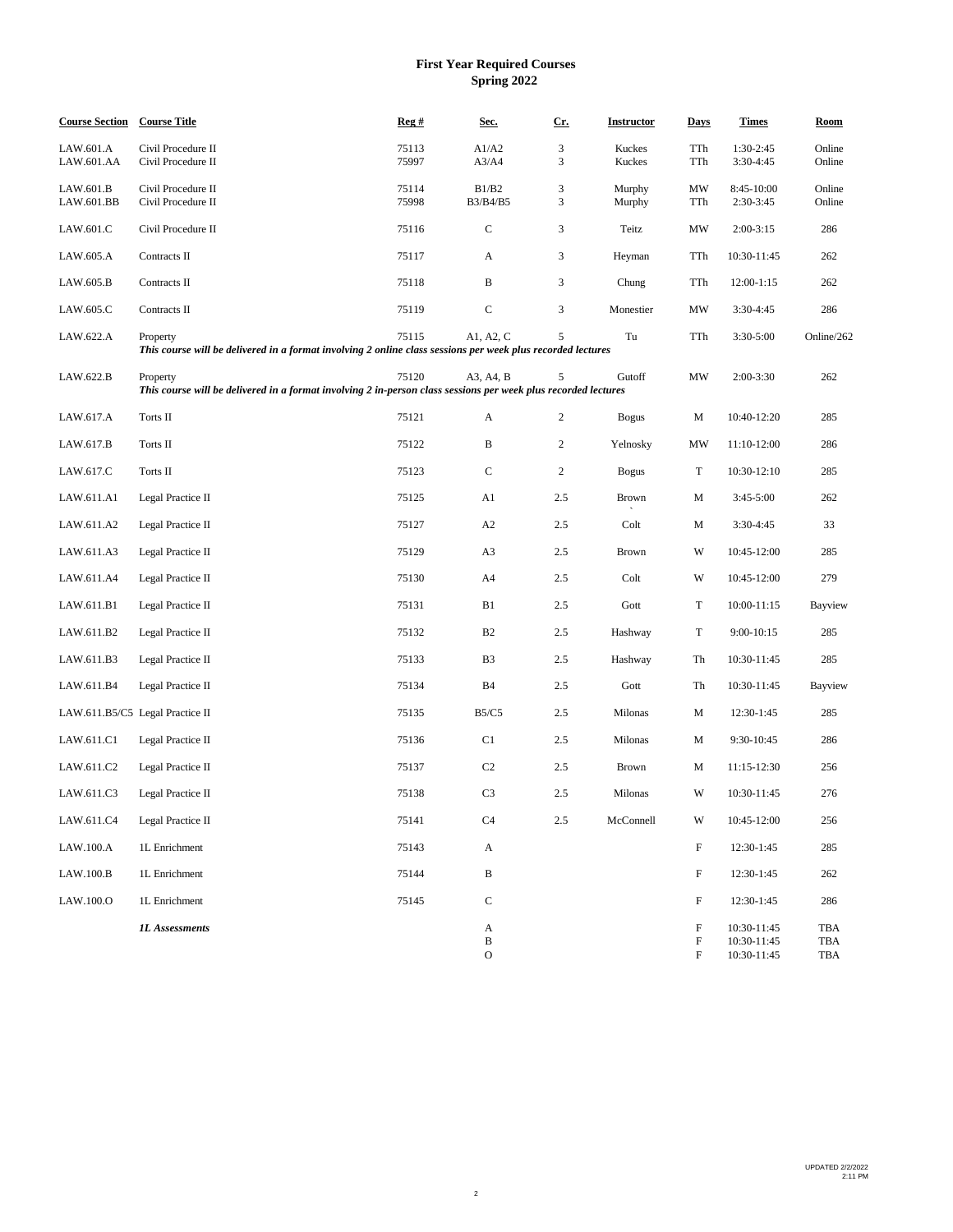### **SECOND YEAR REQUIRED COURSES Spring 2022**

| No.       | Course                      | Reg#  | Sec. | $Cr$ .         | <b>Instructor</b> | <b>Days</b> | <b>Times</b> | Room   |
|-----------|-----------------------------|-------|------|----------------|-------------------|-------------|--------------|--------|
| LAW.760.A | Constitutional Law II       | 75147 | A    | 3              | Goldstein         | TTh         | 12:00-1:15   | 286    |
| LAW.760.B | Constitutional Law II       | 75148 | B    | 3              | Hassel            | MW          | 10:45-12:00  | 262    |
| LAW.627.A | Criminal Procedure          | 75149 | A    | 3              | Sack              | TTh         | 10:30-11:45  | 286    |
| LAW.627.B | <b>Criminal Procedure</b>   | 75150 | B    | 3              | Diamond           | <b>MW</b>   | $9:00-10:15$ | 285    |
| LAW.655.A | Professional Responsibility | 75151 | А    | $\mathbf{2}$   | Kuckes            | F           | $3:00-4:40$  | Online |
| LAW.655.B | Professional Responsibility | 75152 | B    | 2              | Margulies         | T           | $3:00-4:40$  | 33     |
| LAW.646.B | Legal Practice III          | 75155 | B    | 2              | Gott              | M           | $4:00-5:15$  | Online |
| LAW.646.C | Legal Practice III          | 75156 | C    | $\mathbf{2}$   | Colt              | T           | $9:00-10:15$ | 256    |
| LAW.646.D | Legal Practice III          | 75157 | D    | $\overline{c}$ | Hashway           | W           | $2:00-3:15$  | 33     |

*Note: Legal Practice III is required for all 2Ls unless they have received notice otherwise.*

## **THIRD YEAR - REQUIRED COURSES**

| LAW.889.A | <b>Applied Legal Reasoning</b> | 75317 | A | Raposa | TTh | $3:00-4:15$ | 286        |
|-----------|--------------------------------|-------|---|--------|-----|-------------|------------|
| LAW.889.B | <b>Applied Legal Reasoning</b> | 75318 |   | Raposa | W   | $6:00-8:30$ | Prov $434$ |
| LAW.889.C | <b>Applied Legal Reasoning</b> | 75792 | ◡ | Raposa | м   | 11:30-2:00  | Prov $434$ |

*Students are required to take ALR in their final semester unless they have received permission of the Associate Dean to take it in a prior semester.*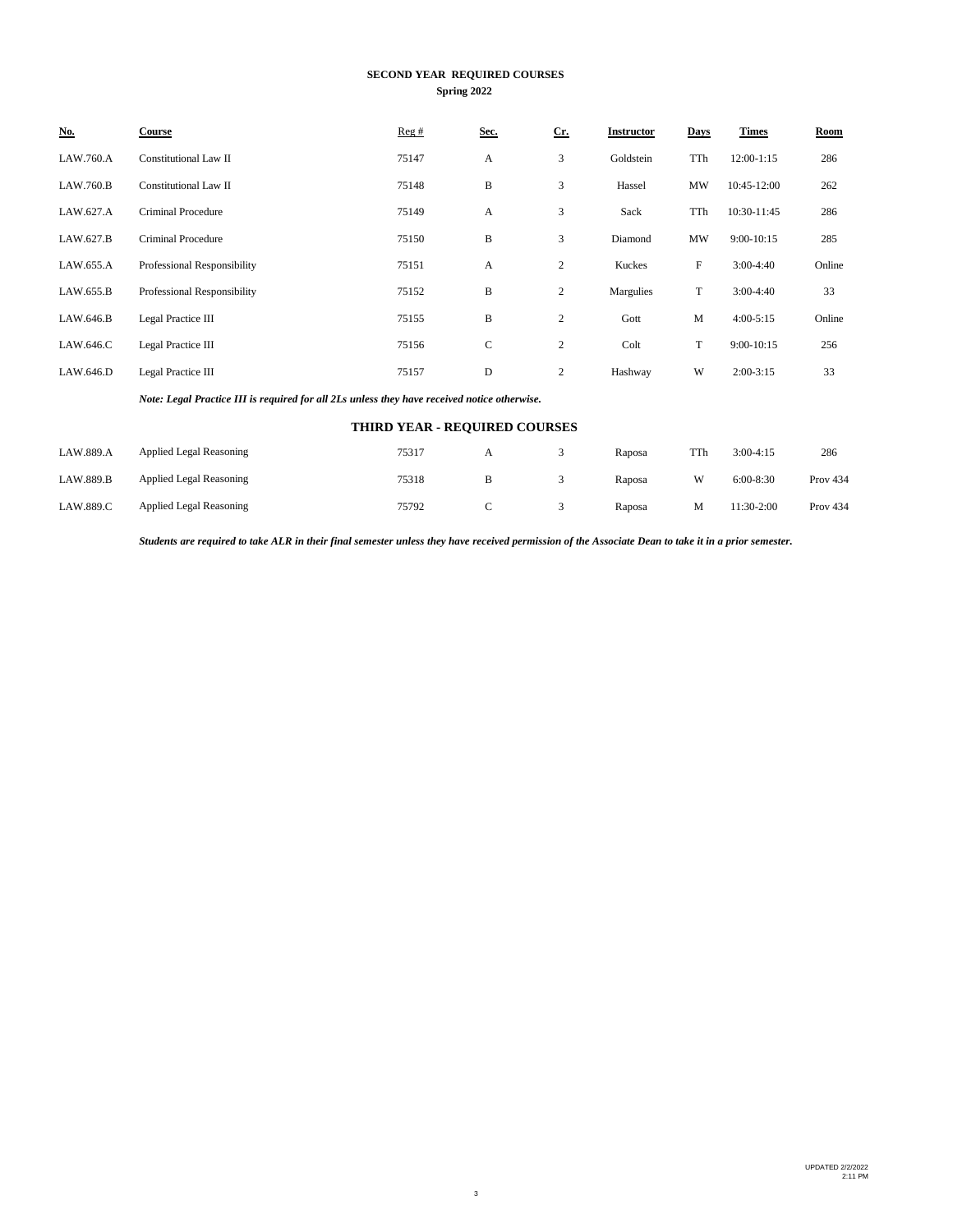### **ELECTIVE EXPERIENTIAL EDUCATION COURSES\* Spring 2022**

| No.                      | <b>Course</b>                                                                                                                                                                            | Reg#  | Sec.        | Cr.            | <b>Instructor</b> | Days | <b>Times</b>    | Room            |
|--------------------------|------------------------------------------------------------------------------------------------------------------------------------------------------------------------------------------|-------|-------------|----------------|-------------------|------|-----------------|-----------------|
| LAW.680.A                | Appellate Advocacy: Criminal Law                                                                                                                                                         | 75188 | A           | 3              | Hurst/Yingling    | Th   | $6:00-8:00$     | Prov. 432       |
| <b>LAW700.A</b>          | Trial Practice and Competition<br>Trial Adovcacy and Evidences are prerequisites or must be taken concurrently. Priority given to Trial Team members.                                    | 75442 | A           | $\overline{2}$ | Geiselman/Alvarez | T    | 5:30-8:30       | Prov. 432       |
| LAW.702.A                | Advanced Trial Advocacy<br>Trial Advocacy is a prerequisite                                                                                                                              | 75189 | A           | $\overline{c}$ | McAdams           | W    | 5:30-7:10       | 276             |
| LAW.733.A                | Mediation<br>This class will meet for 11 weeks beginning.                                                                                                                                | 75443 | A           | 3              | Della Porta       | T    | 10:30-2:00      | <b>Prov 432</b> |
| LAW.754.A                | Estate Planning & Administration<br>Wills and Trusts is a prequisite                                                                                                                     | 75190 | A           | $\overline{c}$ | Minicucci         | Th   | $5:30-7:10$     | <b>Prov 429</b> |
| LSM.860.A                | <b>Advanced Legal Research</b>                                                                                                                                                           | 75195 | A           | $\overline{c}$ | Ortiz             | Th   | $4:00-6:00$     | Online          |
| LAW.816.A1<br>LAW.816.A2 | Sea Grant Law Fellow Program†<br>Instructor's permission is required.                                                                                                                    |       | A           | $1 - 2$        | Wyman             |      |                 |                 |
| LAW.717.A                | Technology and Law Practice                                                                                                                                                              | 75199 | A           | $\overline{c}$ | Appleman          | Th   | $6:00-7:40$     | 262             |
| LAW.641.A                | <b>Trial Advocacy</b><br>Evidence is a prerequisite**                                                                                                                                    | 75200 | A           | $\overline{2}$ | Alves             | Th   | 5:30-8:30       | 276             |
| LAW.641.B                | <b>Trial Advocacy</b><br>Evidence is a prerequisite**                                                                                                                                    | 75445 | B           | $\overline{2}$ | McElroy           | M    | $5:00-8:00$     | Online          |
| LAW.641.C                | <b>Trial Advocacy</b><br>Evidence is a prerequisite**                                                                                                                                    | 75201 | $\mathbf C$ | $\overline{2}$ | Minicucci         | M    | $5:00-8:00$     | 276             |
| LAW.756.A                | Transactional Lawyering and Contract Drafting                                                                                                                                            | 75203 | A           | 3              | Kolb              | T    | 10:00-12:30     | <b>Prov 429</b> |
| LAW.756.B                | Transactional Lawyering and Contract Drafting*<br>This section can be used to satisfy either the graduation writing requirement or the experiential education requirement, but not both. | 75204 | B           | 3              | Blackadar         | W    | $10:00 - 12:30$ | <b>Prov 429</b> |

\* Students must complete at least six credits of experiential education courses, which can include clinics, externships, Legal Practice III, and other courses listed on this page.

\*\* Students may take Trial Advocacy and Evidence concurrently with the permission of the Trial Advocacy Instructor

† Some projects undertaken for the Sea Grant Law Fellowship may qualify to satisfy the graduation writing requirement.

<sup>\*</sup>This section of Transactional Lawyering and Contract Drafting may satisfy the graduation writing requirement.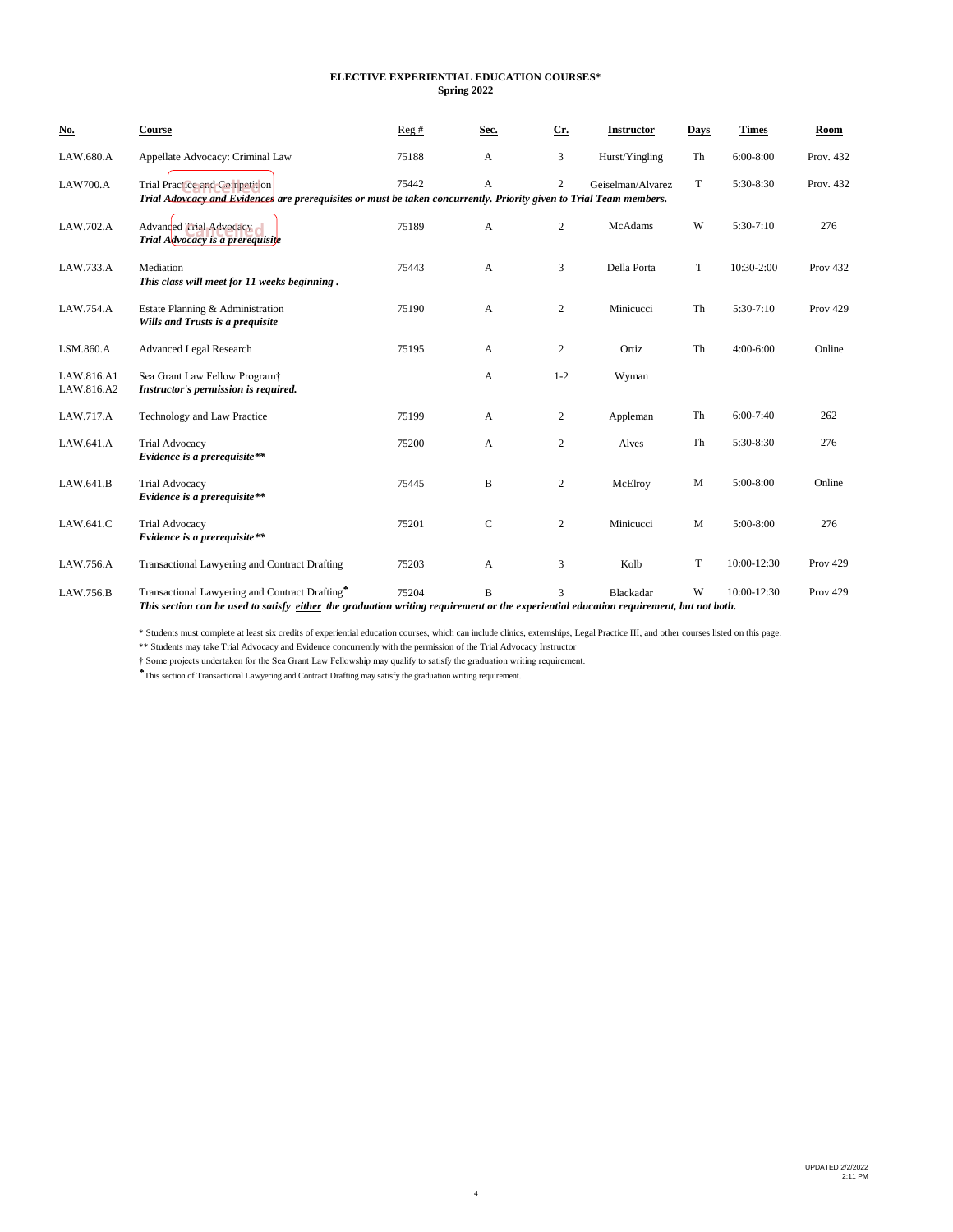#### **CLINICS AND EXTERNSHIPS**

**Spring 2022 Registrations for Clinics & Clerkships cannot be processed by students. They will be processed by Student Services at the request of Faculty.**

| <b>No.</b>            | <b>Course</b>                                                                     | Reg# | Sec.   | Cr.                        | <b>Instructor</b>                                           | Days         | <b>Times</b> | Room            |
|-----------------------|-----------------------------------------------------------------------------------|------|--------|----------------------------|-------------------------------------------------------------|--------------|--------------|-----------------|
| LAW.869.***           | <b>Business Startup Clinic</b><br><b>Business Organizations is a prerequisite</b> |      | A      | 8                          | Ahern                                                       | <b>MW</b>    | 9:40-11:20   | <b>Prov 434</b> |
| $LAW.860$ .***        | Criminal Defense Clinic<br>Trial Advocacy is a prerequisite                       |      | A      | 8                          | Horwitz                                                     | T Th         | $3:30-5:10$  | <b>Prov 432</b> |
| LAW.870***            | Immigration Clinic                                                                |      | A      | 8                          | Gonzalez                                                    | <b>MW</b>    | $2:00-3:40$  | <b>Prov 432</b> |
| LAW.797***<br>LSM.827 | Corporate Counsel Clinical Externship<br>& Corporate Counsel Seminar              |      | А<br>A | $4 - 12$<br>$\overline{c}$ | <b>Must take Corporate Counsel Seminar</b><br>Chintapalli   | T            | $6:00-7:40$  | <b>Prov 429</b> |
| LAW.880***<br>LSM.880 | District of Columbia Clinical Externship<br>& Seminar                             |      | A<br>A | $4 - 12$<br>2              | <b>Must take DC Seminar</b><br>Zlotnick                     | T            | $6:15-7:55$  | <b>TBA</b>      |
| LAW.806***<br>LSM.802 | Environmental/Land Use Clinical Externship<br>& Environmental/Land Use Seminar    |      | A<br>А | $4 - 12$<br>$\overline{c}$ | <b>Must take Environmental/Land Use Seminar</b><br>Wyman    | Th           | $6:00-7:40$  | 244             |
| LAW.796***<br>LSM.826 | Judicial Clinical Externship<br>& Judicial Process Seminar                        |      | А<br>A | $4 - 12$<br>2              | <b>Must take Judicial Process Seminar</b><br>Smith/Flaherty | W            | $5:00-6:40$  | <b>Prov 432</b> |
| LAW.821***<br>LSM.821 | NY Pro Bono Scholars Program<br>& Seminar                                         |      | A<br>A | 12<br>2                    | Must take NY Pro Bono Scholars Seminar<br>Vorenberg         | T            | 5:30-7:30    | Online          |
| LAW.801***<br>LSM.801 | Prosecution & Government Clinical Externship<br>Prosecution & Government Seminar  |      | A<br>A | $4 - 12$<br>$\overline{c}$ | Must take Prosecution & Government Seminar<br>Chintapalli   | Th           | $6:00-7:40$  | 430             |
| LAW.798***<br>LSM.850 | Public Interest Clinical Externship<br>& Social Justice Lawyering Seminar         |      | A<br>А | $4 - 12$<br>2              | Must take Social Justice Lawyering Seminar<br>L. Barron     | T            | $6:00-7:40$  | Online          |
| LAW.876***            | Veterans Disability Appeals Field Clinic                                          |      | А      | 6                          | Degnan                                                      | $\mathbf{F}$ | $2:00-4:00$  | <b>Prov 445</b> |

\*\*\*Satisfies the experiential education requirement.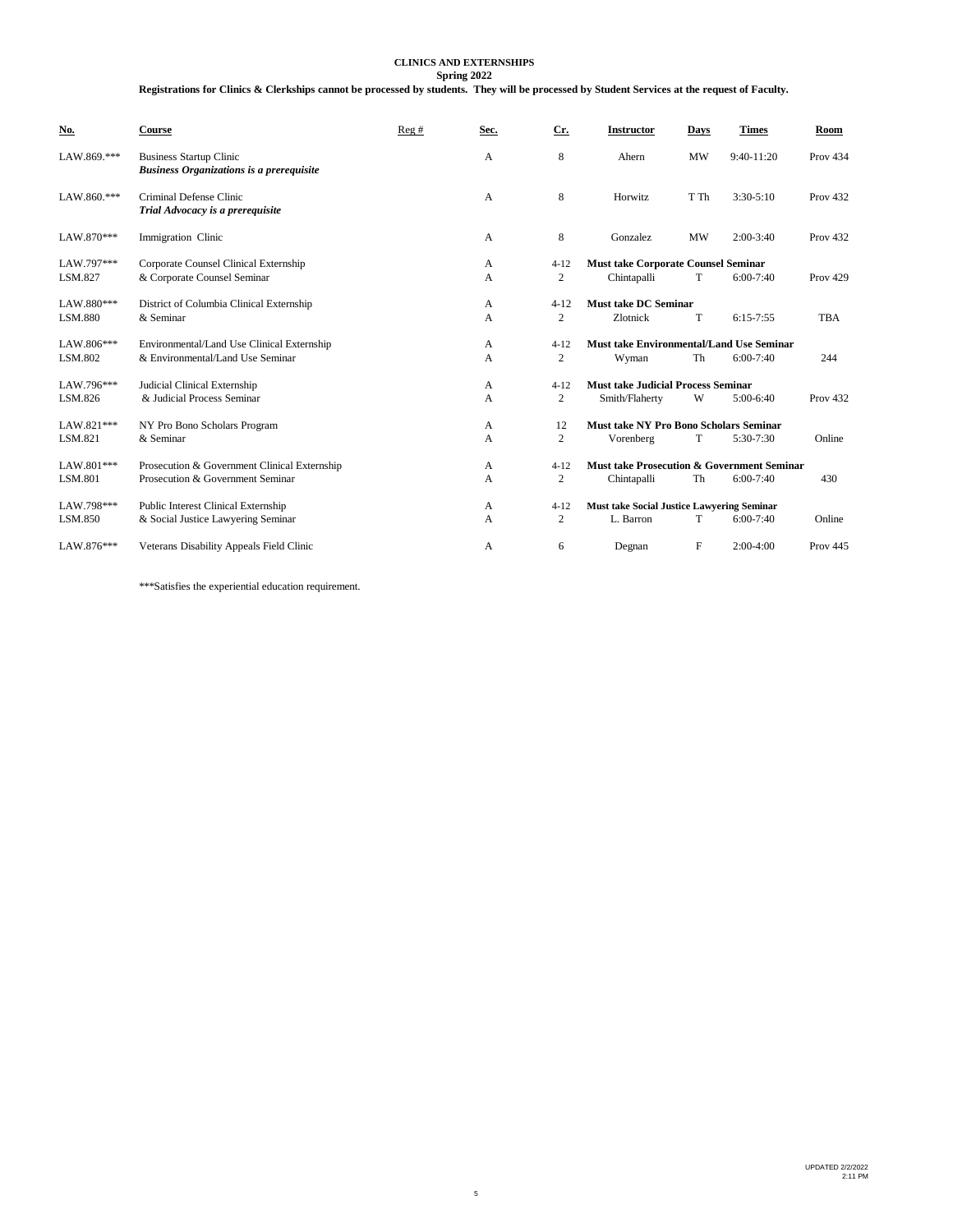#### **Spring 2022 HONORS PERSPECTIVES COURSES Enrollment Limited to Honors Program Students**

| No.         | Course                                                                                                                                                     | Reg#  | Sec. | Cr. | <b>Instructor</b> | Days | Times           | Room       |
|-------------|------------------------------------------------------------------------------------------------------------------------------------------------------------|-------|------|-----|-------------------|------|-----------------|------------|
| LSM.856.AH1 | <b>Supreme Court Cases</b><br>This course meets every other week for six sessions beginning January 19.                                                    | 75446 |      |     | Goldstein         | W    | $3:30 - 5:50$   | 244        |
| LSM.856.AH2 | Leadership and Lawyers<br>This course meets for six weeks beginning January 27.                                                                            | 75448 |      |     | Bowman            | Th   | $10:00 - 12:00$ | 279        |
| LSM.856.AH3 | Reproductive Rights<br>This course meets for six weeks beginning March 1.<br>This course is cross-listed with LSM.856.A below and is open to all students. | 75449 |      |     | Raposa            |      | $5:00-7:00$     | Online     |
| LSM.856.AH4 | Federal Litigation and Appeals in Immigration Law                                                                                                          | 75613 |      |     | Shapiro           | М    | $5:00-7:00$     | Prov $430$ |

### **OPEN ENROLLMENT PERSPECTIVES COURSES Enrollment Open to All Students**

**Spring 2022**

| No.        | Course                                                                                                                                                                              | Reg#  | Sec. | $Cr$ . | <b>Instructor</b> | Days | <b>Times</b> | Room            |
|------------|-------------------------------------------------------------------------------------------------------------------------------------------------------------------------------------|-------|------|--------|-------------------|------|--------------|-----------------|
| LSM.856.A1 | Wrongful Convictions & the Role of Legal Advocacy<br>This course meets for eight weeks beginning January 18                                                                         | 75450 |      |        | Gott              | T    | 1:30-3:00    | Bayview         |
| LSM.856.A2 | Superheroes and the Law<br>This course meets for six weeks beginning January 20.                                                                                                    | 75451 |      |        | Gerlica           | Th   | $4:30-6:30$  | 33              |
| LSM.856.A3 | <b>Deposition Practice</b><br>This course meets for six weeks beginning.                                                                                                            | 75452 |      |        | Giardina          | M    | $6:00-8:00$  | <b>Prov 434</b> |
| LSM.856.A4 | Reproductive Rights<br>This course meets for six weeks betginning March 1.<br>This course is cross-listed with LSM.856.AH3 above and is open to all students.                       | 75453 |      |        | Raposa            | T    | $5:00-7:00$  | Online          |
| LSM.856.A5 | Law Office Management<br>This course meets for six weeks beginning Jan. 25                                                                                                          | 75512 |      |        | Leone             | T    | $6:00-8:00$  | Prov $430$      |
| LSM.856.A6 | Senior Abuse, Neglect, and Injury<br>This course meets for six weeks beginning Mar. 15                                                                                              | 75513 |      |        | Leone             | T    | $6:00-8:00$  | Prov $430$      |
| LSM.856.A7 | Federal Litigation and Appeals in Immigration Law<br>This course meets for six weeks beginning<br>This course is agone listed with I CM OFC AILA shows and is come to all students. | 75845 |      |        | Shapiro           | M    | $5:00-7:00$  | Prov $430$      |

*This course is cross-listed with LSM.856.AH4 above and is open to all students.*

*This course meets for six weeks beginning* 

#### **NON-CLASSROOM ELECTIVE OFFERINGS Spring 2022**

| <b>No.</b>  | Course            | Sec. | <u>Cr.</u>      | <b>Instructor</b>         | <b>Days</b> | <b>Times</b> | <b>Room</b> |
|-------------|-------------------|------|-----------------|---------------------------|-------------|--------------|-------------|
| LAW.871/872 | <b>Moot Court</b> |      | $^{\circ}$ or 2 | Colt                      |             |              |             |
| LAW.881/882 | Law Review        |      | or $2$          | Hashway                   |             |              |             |
| LAW.891/892 | Directed Research |      | or $2$          | <b>Individual Faculty</b> |             |              |             |
| LAW.873     | Trial Team        |      | or $2$          | Smolar                    |             |              |             |

#### **BAR TESTED ELECTIVE COURSES Spring 2022**

| <b>No.</b> | <b>Course</b>                 | <b>Bar</b> | Reg#  | Sec. | $Cr$ . | <b>Instructor</b> | Days | <b>Times</b> | <b>Room</b>     |
|------------|-------------------------------|------------|-------|------|--------|-------------------|------|--------------|-----------------|
| LAW.635.A  | <b>Business Organizations</b> | U          | 75270 | А    | 3      | Spacone           | MW   | $9:15-10:30$ | 262             |
| LAW.737.A  | Conflict of Laws              | U          | 75271 | A    | 3      | Monestier         | TTh  | $3:00-4:15$  | 285             |
| LAW.738.A  | Remedies                      | U          | 75272 | A    | 3      | Murphy            | TTh  | $9:00-10:15$ | Online          |
| LAW.652.A  | <b>Sales</b>                  | U          | 75273 | А    | 3      | Heyman            | TTh  | $1:30-2:45$  | 285             |
| LAW.653.A  | <b>Secured Transactions</b>   | U          | 75274 | А    | 3      | Chung             | MW   | $2:00-3:15$  | 285             |
| LAW.749.A  | Wills & Trusts                | U          | 75275 | А    | 3      | Heffner           | TTh  | $6:30-7:45$  | <b>Prov 434</b> |
| LAW.722.A  | Family Law                    | U          | 75454 | А    | 3      | Lepore            | W    | $4:00-6:30$  | Online          |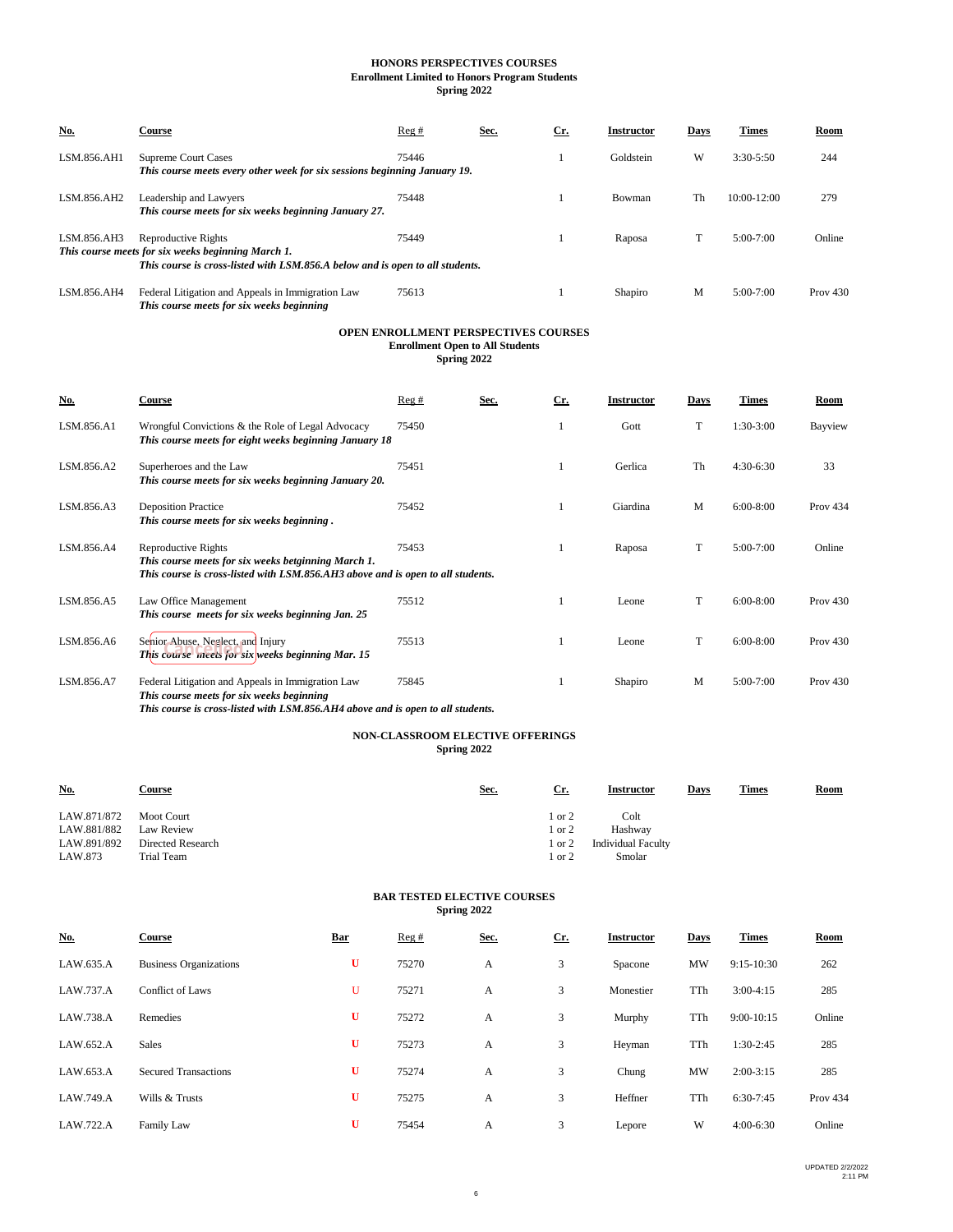**OTHER ELECTIVE COURSES Spring 2022**

| <u>No.</u> | Course                                                                    | Bar<br>Reg# | Sec. | Cr.            | <b>Instructor</b> | Days      | <b>Times</b>  | Room            |
|------------|---------------------------------------------------------------------------|-------------|------|----------------|-------------------|-----------|---------------|-----------------|
| LAW.637.A  | <b>Construction Law</b>                                                   | 75229       | A    | 3              | Gordon            | M         | 5:30-8:00     | <b>Prov 432</b> |
| LAW.672.A  | <b>Environmental Law</b>                                                  | 75230       | A    | 3              | Callam            | TTh       | $3:30-4:45$   | 279             |
| LAW.770.A  | <b>International Law</b>                                                  | 75231       | A    | 3              | Margulies         | <b>MW</b> | $2:00-3:15$   | 256             |
| LAW.674.A  | Ocean and Coastal Law                                                     | 75232       | A    | $\overline{c}$ | Wyman             | M         | $3:30-5:10$   | 285             |
| LAW.743.B  | Land Use Planning                                                         | 75856       | B    | $\overline{c}$ | Goins             | T         | $1:30-3:10$   | 279             |
| LAW.820.A  | <b>Employment Law</b>                                                     | 75234       | А    | 3              | Yelnosky          | TTh       | $1:30-2:45$   | Online          |
| LAW.809.A  | Mergers & Acquisitions<br><b>Business Organizations is a prerequisite</b> | 75235       | A    | 3              | Spacone           | TTh       | 10:00-11:15   | Prov 434        |
| LAW.711.A  | Mental Health Law: A Multidisciplinary Approach                           | 75263       | A    | $\overline{c}$ | Erickson          | W         | 3:30-5:30     | Online          |
| LAW.721.A  | Sexuality & the Law                                                       | 75264       | А    | 3              | Smock             | M         | 6:00-8:30     | <b>Prov 429</b> |
| LAW.831.A  | <b>Regulatory Compliance</b>                                              | 75457       | A    | 3              | Ross              | W         | $3:30-6:00$   | <b>Prov 429</b> |
| LAW.837.A  | Tribal Courts, Tribal Law, and Tribal Governments                         | 75265       | A    | 3              | Diamond           | T         | 9:30-11:30    | Online          |
| LAW.703.A  | Workers Compensation Law                                                  | 75266       | А    | 3              | Cardoza           | M         | $6:00-8:30$   | 256             |
| LAW.761.A  | <b>Post-Conviction Relief</b>                                             | 75553       | A    | $\overline{c}$ | Weisman           | M         | 10:00-11:40   | <b>Prov 432</b> |
| LAW.742.A  | Products Liability                                                        | 75487       | A    | $\overline{c}$ | <b>Bogus</b>      | M         | $3:30 - 5:10$ | 244             |
| LAW.787.A  | Marine Insurance                                                          | 75616       | A    | $\mathbf{2}$   | Falvey            | Th        | $6:00-7:40$   | 256             |

U - Tested on the Uniform Bar Examination in Rhode Island, Massachusetts, New York, New Jersey, and Connecticut.<br>! The faculty recommends that you consider taking Administrative Law and Business Organizations because these

are important to a general legal education and have broad applicability across a variety of practice areas.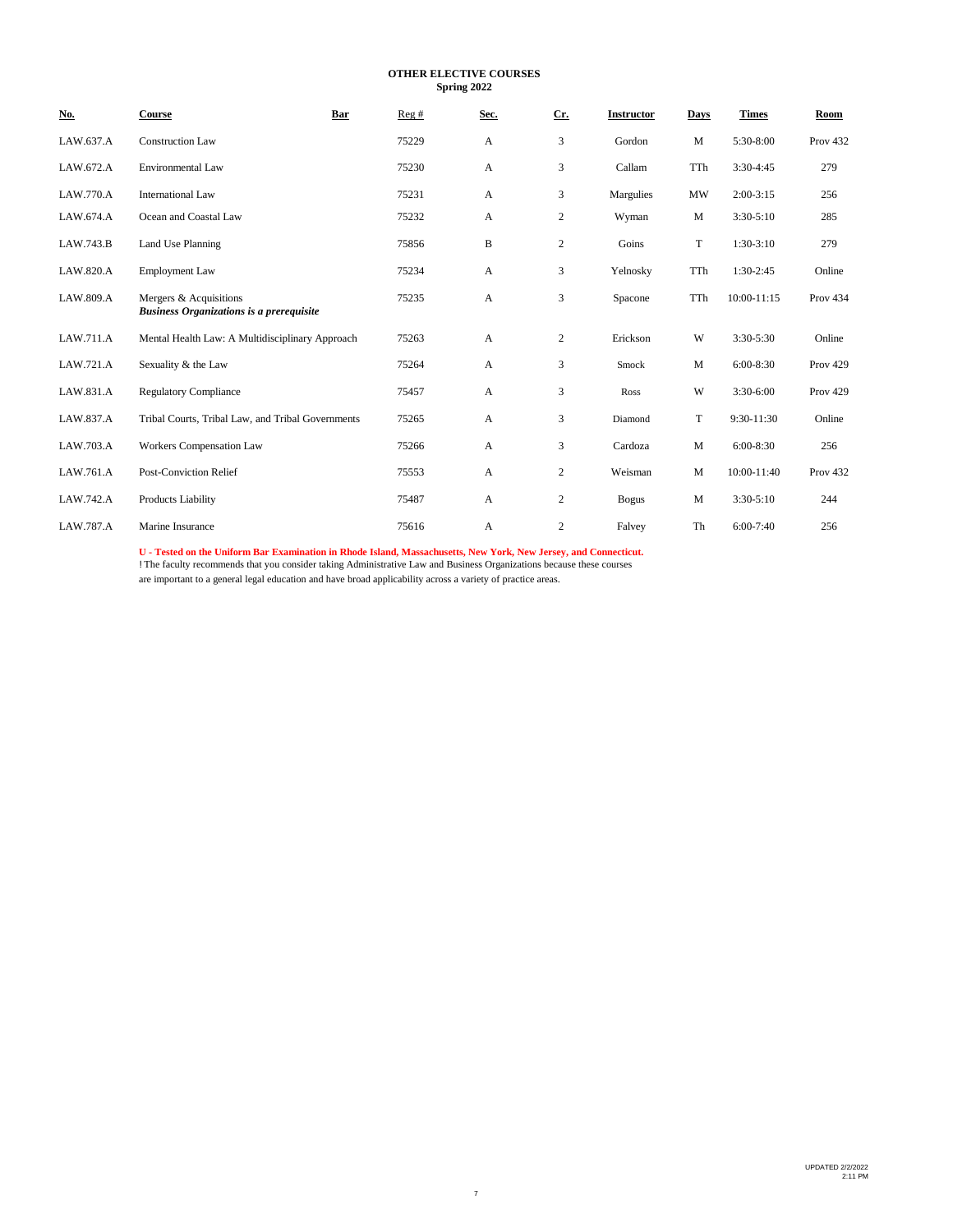#### **SEMINARS Opportunity to complete graduate writing requirement Spring 2022**

| No.<br>LAW.723.A | Course<br>Children and the Law             | Reg#<br>75276 | Sec.<br>A | <u>Cr.</u> | <b>Instructor</b><br>Sack | <b>Days</b> | <b>Times</b><br>$2:00-4:00$ | <b>Room</b><br>Online |
|------------------|--------------------------------------------|---------------|-----------|------------|---------------------------|-------------|-----------------------------|-----------------------|
| LSM.744.A        | Patent Law                                 | 75277         | А         |            | Cohen                     | M           | $9:00-11:00$                | 256                   |
| LAW.792.A        | <b>International Business Transactions</b> | 75278         | A         |            | Teitz                     | <b>MW</b>   | 10:30-11:45                 | 244                   |
| LSM.726.A        | <b>Critical Race Theory</b>                | 75286         |           |            | Hassel                    |             | $1:30-3:30$                 | 256                   |